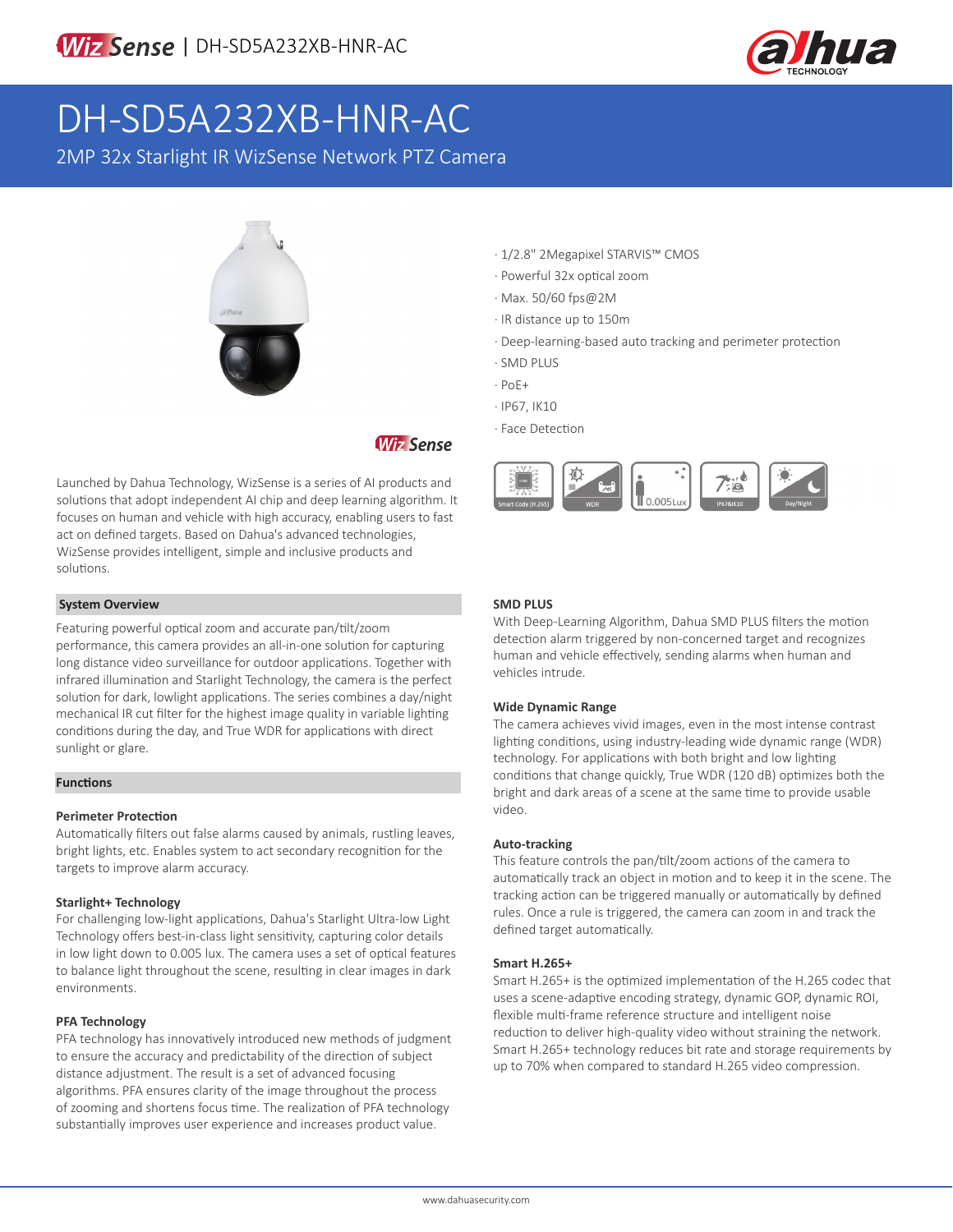# Wiz Sense | DH-SD5A232XB-HNR-AC

### **Technical Specification**

#### Camera

| Camera                       |                                                                                                                                                                               |  |  |
|------------------------------|-------------------------------------------------------------------------------------------------------------------------------------------------------------------------------|--|--|
| Image Sensor                 | 1/2.8" CMOS                                                                                                                                                                   |  |  |
| Pixel                        | 2 MP                                                                                                                                                                          |  |  |
| Max. Resolution              | 1920 (H) × 1080 (V)                                                                                                                                                           |  |  |
| <b>ROM</b>                   | 4 GB                                                                                                                                                                          |  |  |
| <b>RAM</b>                   | 1 GB                                                                                                                                                                          |  |  |
| Electronic Shutter Speed     | $1/1$ s-1/30,000 s                                                                                                                                                            |  |  |
| <b>Scanning System</b>       | Progressive                                                                                                                                                                   |  |  |
| Min. Illumination            | Color: 0.005 lux@F1.6<br>B/W: 0.0005 lux@F1.6<br>0 lux (IR light on)                                                                                                          |  |  |
| <b>Illumination Distance</b> | 150 m (492.13 ft) (IR)                                                                                                                                                        |  |  |
| Illuminator On/Off Control   | Zoom Prio; Manual; SmartIR                                                                                                                                                    |  |  |
| <b>Illuminator Number</b>    | $4$ (IR)                                                                                                                                                                      |  |  |
| Lens                         |                                                                                                                                                                               |  |  |
| <b>Focal Length</b>          | 4.8 mm-154 mm                                                                                                                                                                 |  |  |
| Max. Aperture                | $F1.6 - F4.0$                                                                                                                                                                 |  |  |
| Field of View                | H: 58.44°-3.04°; V: 33.45°-1.71°; D: 66.45°-3.49°                                                                                                                             |  |  |
| Optical Zoom                 | 32x                                                                                                                                                                           |  |  |
| <b>Focus Control</b>         | Auto; Semi-auto; Manual                                                                                                                                                       |  |  |
| Close Focus Distance         | 0.8 m-5.0 m (2.62 ft-16.40 ft)                                                                                                                                                |  |  |
| Iris Control                 | Auto; Manual                                                                                                                                                                  |  |  |
| <b>DORI Distance</b>         | Identify<br>Detect<br>Observe<br>Recognize<br>2,124 m<br>839 m<br>425 m<br>212 m<br>$(6,968.50 \text{ ft})$ $(2,752.62 \text{ ft})$<br>$(1,394.36 \text{ ft})$<br>(695.54 ft) |  |  |
| PTZ                          |                                                                                                                                                                               |  |  |
| Pan/Tilt Range               | Pan: 0° to 360° endless<br>Tilt: -15° to +90°, auto flip 180°                                                                                                                 |  |  |
| Manual Control Speed         | Pan: 0.1°-300°/s<br>Tilt: 0.1°-200°/s                                                                                                                                         |  |  |
| Preset Speed                 | Pan: 400°/s; Tilt: 300°/s                                                                                                                                                     |  |  |
| Preset                       | 300                                                                                                                                                                           |  |  |
| Tour                         | 8 (up to 32 presets per tour)                                                                                                                                                 |  |  |
| Pattern                      | 5                                                                                                                                                                             |  |  |
| Scan                         | 5                                                                                                                                                                             |  |  |
| Power-off Memory             | Yes                                                                                                                                                                           |  |  |
| <b>Idle Motion</b>           | Preset; Pattern; Tour; Scan                                                                                                                                                   |  |  |
| PTZ Protocol                 | DH-SD<br>Pelco-P/D (Auto recognition)                                                                                                                                         |  |  |
| Intelligence                 |                                                                                                                                                                               |  |  |
| <b>Smart Capture</b>         | Support human, motor vehicle and non-motor vehicle<br>image capture.                                                                                                          |  |  |

| IVS (Perimeter Protection) | Tripwire and intrusion. Support alarm triggering by<br>target types (human and vehicle). Support filtering<br>false alarms caused by animals, rustling leaves, bright<br>lights, etc. |
|----------------------------|---------------------------------------------------------------------------------------------------------------------------------------------------------------------------------------|
| <b>Face Detection</b>      | Yes                                                                                                                                                                                   |
| Auto Tracking              | Yes                                                                                                                                                                                   |
| SMD PLUS                   | Yes                                                                                                                                                                                   |
| Video                      |                                                                                                                                                                                       |
| Video Compression          | Smart H.265+; H.265; Smart H.264+; H.264B; H.264M;<br>H.264H; MJPEG (Sub Stream)                                                                                                      |
| Streaming Capability       | 3 streams                                                                                                                                                                             |
| Resolution                 | 1080p (1920 × 1080); 1.3M (1280 × 960); 720p (1280 ×<br>720); D1 (704 × 576); CIF (352 × 288)                                                                                         |
| Video Frame Rate           | Main stream: 2M/1.3M/720p (1-50/60 fps)<br>Sub stream 1: D1/CIF (1-25/30 fps)<br>Sub stream 2: 2M/1.3M/720p (1-25/30 fps)                                                             |
| Bit Rate Control           | CBR; VBR                                                                                                                                                                              |
| Video Bit Rate             | H.264: 3 kbps-20480 kbps<br>H.265: 3 kbps-20480 kbps                                                                                                                                  |
| Day/Night                  | Auto (ICR); Color; B/W                                                                                                                                                                |
| BLC                        | Yes                                                                                                                                                                                   |
| WDR                        | 120 dB                                                                                                                                                                                |
| HLC                        | Yes                                                                                                                                                                                   |
| White Balance              | Auto; indoor; outdoor; tracking; manual; sodium lamp;<br>natural light; street lamp                                                                                                   |
| Gain Control               | Auto; Manual                                                                                                                                                                          |
| Noise Reduction            | 2D NR; 3D NR                                                                                                                                                                          |
| <b>Motion Detection</b>    | Yes                                                                                                                                                                                   |
| Region of Interest (RoI)   | Yes                                                                                                                                                                                   |
| Image Stabilization        | EIS                                                                                                                                                                                   |
| Defog                      | Electronic                                                                                                                                                                            |
| Digital Zoom               | 16x                                                                                                                                                                                   |
| Image Rotation             | 180°                                                                                                                                                                                  |
| Privacy Masking            | Up to 24 areas can be set, with up to 8 areas in the<br>same view                                                                                                                     |
| S/N Ratio                  | $\geq$ 55 dB                                                                                                                                                                          |
| Audio                      |                                                                                                                                                                                       |
| Audio Compression          | G.711a; G.711Mu; G.726; MPEG2-Layer2; G722.1;<br>G729; G723                                                                                                                           |
| Network                    |                                                                                                                                                                                       |
| Network Port               | RJ-45 (10/100 Base-T)                                                                                                                                                                 |
| Network Protocol           | HTTP; HTTPS; IPv4; RTSP; UDP; SMTP; NTP; DHCP;<br>DNS; DDNS; IPv6; 802.1x; QoS; FTP; UPnP; ICMP;<br>SNMP; SNMP v1/v2c/v3 (MIB-2); IGMP; ARP; RTCP; RTP;<br>PPPoE; RTMP; TCP           |
| Interoperability           | ONVIF Profile S&G&T CGI                                                                                                                                                               |
| Streaming Method           | Unicast; Multicast                                                                                                                                                                    |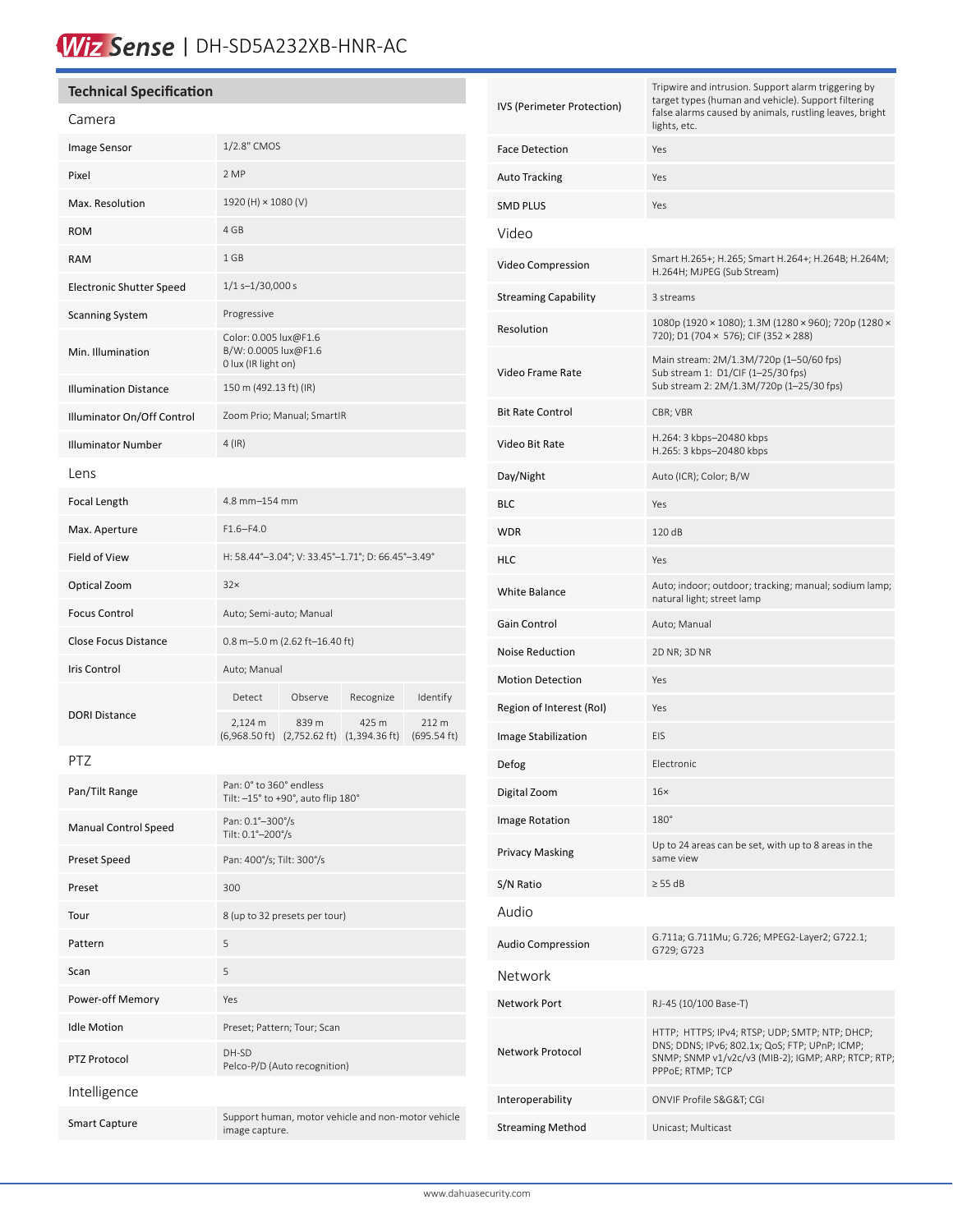# Wiz Sense | DH-SD5A232XB-HNR-AC

| User/Host                    | 20 (total bandwidth: 64 M)                                                                                                                                                                             |  |  |  |
|------------------------------|--------------------------------------------------------------------------------------------------------------------------------------------------------------------------------------------------------|--|--|--|
| Storage                      | FTP; Micro SD card (512 GB); NAS                                                                                                                                                                       |  |  |  |
| <b>Browser</b>               | IE: IE7 and later<br>Chrome: 42 and earlier<br>Firefox: 52 and earlier<br>Safari                                                                                                                       |  |  |  |
| <b>Management Software</b>   | Smart PSS; DSS; DMSS; Easy4ip; IVSS                                                                                                                                                                    |  |  |  |
| <b>Mobile Client</b>         | iOS; Android                                                                                                                                                                                           |  |  |  |
| Certification                |                                                                                                                                                                                                        |  |  |  |
| Certifications               | CE-LVD: EN 62368-1<br>CE-EMC: EN55032: 2015/EN61000-3-2; 2019/<br>EN61000-3-3: 2013+A1: 2019<br>/EN50130-4: 2011/A1:2014/EN55024: 2010/A1: 2015/<br>EN55035: 2017<br>FCC: CFR 47 FCC Part15, Subpart B |  |  |  |
| Port                         |                                                                                                                                                                                                        |  |  |  |
| Two-way Audio                | Yes                                                                                                                                                                                                    |  |  |  |
| Alarm Linkage                | Capture; preset; tour; pattern; recording; triggering<br>on-off value output; audio; sending email                                                                                                     |  |  |  |
| Alarm Event                  | Motion/tampering detection; audio detection;<br>network disconnection detection; IP conflict detection;<br>memory card state detection; memory space<br>detection; power exception detection           |  |  |  |
| Alarm I/O                    | 2/1                                                                                                                                                                                                    |  |  |  |
| Audio I/O                    | 1/1                                                                                                                                                                                                    |  |  |  |
| Power                        |                                                                                                                                                                                                        |  |  |  |
| Power Supply                 | 24 VAC, 3 A (± 25%)<br>PoE+ (802.3at)                                                                                                                                                                  |  |  |  |
| Power Consumption            | Basic: 13 W<br>Max.: 22 W (illuminator + PTZ working)                                                                                                                                                  |  |  |  |
| Environment                  |                                                                                                                                                                                                        |  |  |  |
| <b>Operating Temperature</b> | -40 °C to +70 °C (-40 °F to +158 °F)                                                                                                                                                                   |  |  |  |
| <b>Operating Humidity</b>    | $\leq 95\%$                                                                                                                                                                                            |  |  |  |
| Protection                   | IP67; IK10; TVS 6000 V lightning proof; surge<br>protection; voltage transient protection                                                                                                              |  |  |  |
| Structure                    |                                                                                                                                                                                                        |  |  |  |
| <b>Product Dimensions</b>    | 331.9 mm × $\Phi$ 190.4 mm (13.07" × $\Phi$ 7.50")                                                                                                                                                     |  |  |  |
| Net Weight                   | 4.7 kg (10.36 lb)                                                                                                                                                                                      |  |  |  |
| <b>Gross Weight</b>          | 8 kg (17.64 lb)                                                                                                                                                                                        |  |  |  |

| <b>Ordering Information</b>             |                     |                                                     |  |  |
|-----------------------------------------|---------------------|-----------------------------------------------------|--|--|
| Type                                    | Model               | Description                                         |  |  |
| 2M<br>WizSense<br>Network<br>PTZ Camera | DH-SD5A232XB-HNR-AC | 2MP 32x Starlight IR WizSense Network PTZ<br>Camera |  |  |
|                                         | SD5A232XB-HNR-AC    | 2MP 32x Starlight IR WizSense Network PTZ<br>Camera |  |  |
|                                         | PFB305W             | Wall Mount Bracket                                  |  |  |
|                                         | AC24V/3A            | Power Adapter                                       |  |  |
|                                         | <b>PFA111</b>       | Mount Adapter                                       |  |  |
|                                         | <b>PFA140</b>       | Power Box                                           |  |  |
| Accessories                             | <b>PFB300C</b>      | Ceiling Mount Bracket                               |  |  |
|                                         | <b>PFA120</b>       | Junction Box                                        |  |  |
|                                         | <b>PFA150</b>       | Pole Mount Bracket                                  |  |  |
|                                         | <b>PFA151</b>       | Corner Mount Bracket                                |  |  |
|                                         | PFB303S             | Parapet Mount Bracket                               |  |  |

### **Accessories**

# **Included:**





 PFB305W Wall Mount Bracket

 AC24V/3A Power Adapter

### **Optional:**



Mount Adapter

 PFA140 Power Box

 PFB300C Ceiling Mount Bracket



 PFA151 Corner Mount Bracket







 PFB303S Parapet Mount Bracket



PFA111